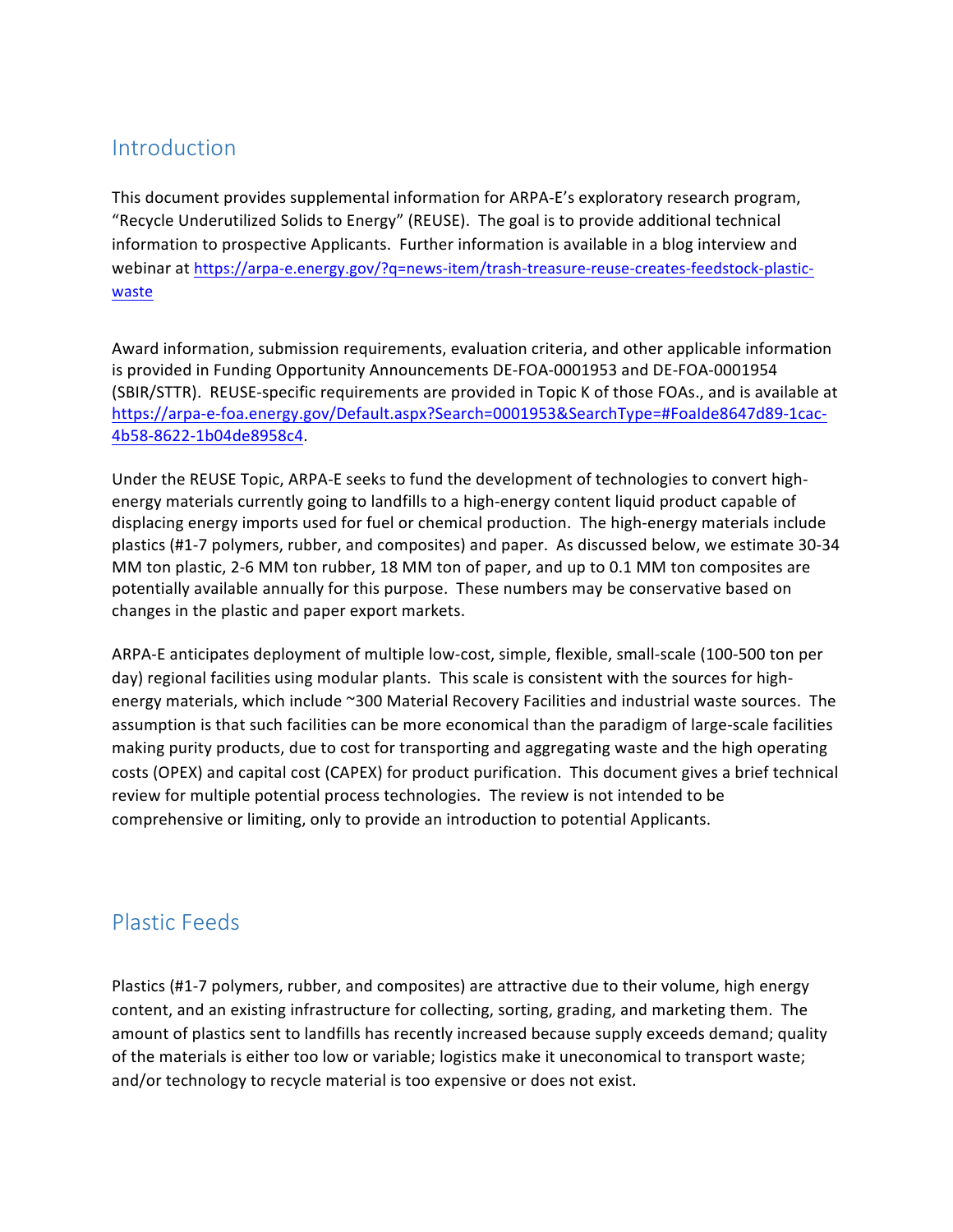Plastics sent to landfills come from diverse sources, and estimates for the amounts vary. There are two categories – pre-consumer and post-consumer. There is relatively little data on US "preconsumer" industrial plastic waste. European experience shows that production of pre-consumer plastic is about 30% of post-consumer plastic.<sup>1</sup> Pre-consumer plastic recycling rates are significantly higher than post-consumer waste, but 5-20% is still landfilled,<sup>4,2</sup> suggesting that approximately 1-2 MM ton/yr pre-consumer plastic is landfilled in the US.

The largest source of post-consumer plastic waste is municipal solid waste (MSW), which is collected from residential and commercial sites. The Environmental Protection Agency (EPA) estimated 34.8 MM tons of plastic in MSW, of which 26.3 MM tons were landfilled, in 2017.<sup>3</sup> Table 1 provides the EPA's summary of plastic waste generation and fate by type. Note that the "Recycled" category includes domestically recycled materials and exported materials.

#### **Table 1 Plastic Waste Generation and Fate, 2017 (EPA)**<sup>3</sup>

| <b>Product Category</b>         | <b>Generation</b>  | <b>Recycled</b>    |                            | <b>Combusted</b><br>with energy<br><b>Recovery</b> | <b>Landfilled</b>  |
|---------------------------------|--------------------|--------------------|----------------------------|----------------------------------------------------|--------------------|
|                                 | (Thousand<br>tons) | (Thousand<br>tons) | (Percent of<br>generation) | (Thousand<br>tons)                                 | (Thousand<br>tons) |
| Total Plastics in MSW, by resin |                    |                    |                            |                                                    |                    |
| <b>PET</b>                      | 5,020              | 930                | 18.5%                      |                                                    |                    |
| <b>HDPE</b>                     | 6,010              | 620                | 10.3%                      |                                                    |                    |
| <b>PVC</b>                      | 930                | Neg.               |                            |                                                    |                    |
| LDPE/LLDPE                      | 7,930              | 480                | 6.1%                       |                                                    |                    |
| <b>PLA</b>                      | 90                 | Neg.               |                            |                                                    |                    |
| <b>PP</b>                       | 7,800              | 70                 | 1.0%                       |                                                    |                    |
| <b>PS</b>                       | 2,350              | 30                 | 1.3%                       |                                                    |                    |
| Other resins                    | 4,740              | 1,110              | 23.4%                      |                                                    |                    |
| <b>Total Plastics in MSW</b>    | 34,870             | 3,240              | 9.3%                       | 5,340                                              | 26,290             |

# Nondurable goods other than containers and packaging.

<sup>5</sup> Due to source data aggregation, PET cups are included in "Other Plastic Packaging".

All other nondurables include plastics in disposable diapers, clothing, footwear, etc.

\*\* Injection stretch blow molded PET containers as identified in Report on Postconsumer PET Container Recycling Activity in 2016. National Association for PET Container Resources. Recycling includes caps, lids and other material collected with PET bottles and jars.

† White translucent homopolymer bottles as defined in the 2016 United States National Postconsumer Plastics Bottles Recycling Report. American Chemistry Council and the Association of Postconsumer Plastic Recyclers.

Neg. = negligible, less than 5,000 tons HDPE = High density polyethylene LDPE = Low density polyethylene

PET = Polyethylene terephthalate PP = Polypropylene

PS = Polystyrene PVC = Polyvinyl chloride

LLDPE = Linear low density polyethylene PLA = Polylactide

<sup>1</sup> Other plastic packaging includes coatings, closures, lids, caps, clamshells, egg cartons, produce baskets, trays, shapes, loose fill, etc. PP and HDPE caps and lids recycled with PET bottles and jars are included in the recycling estimate for PET bottles and jars. Other resins include commingled/undefined plastic packaging recycling. Some detail of recycling by resin omitted due to lack of data.

Exports historically were a major component of EPA's "Recycled" category. For example, the 2017 EPA data shows 3.24 MM ton plastics were recycled. Per Figure  $1,^4$  exports accounted for more than half of this total, suggesting the domestic plastic recycling rate is less than 5%.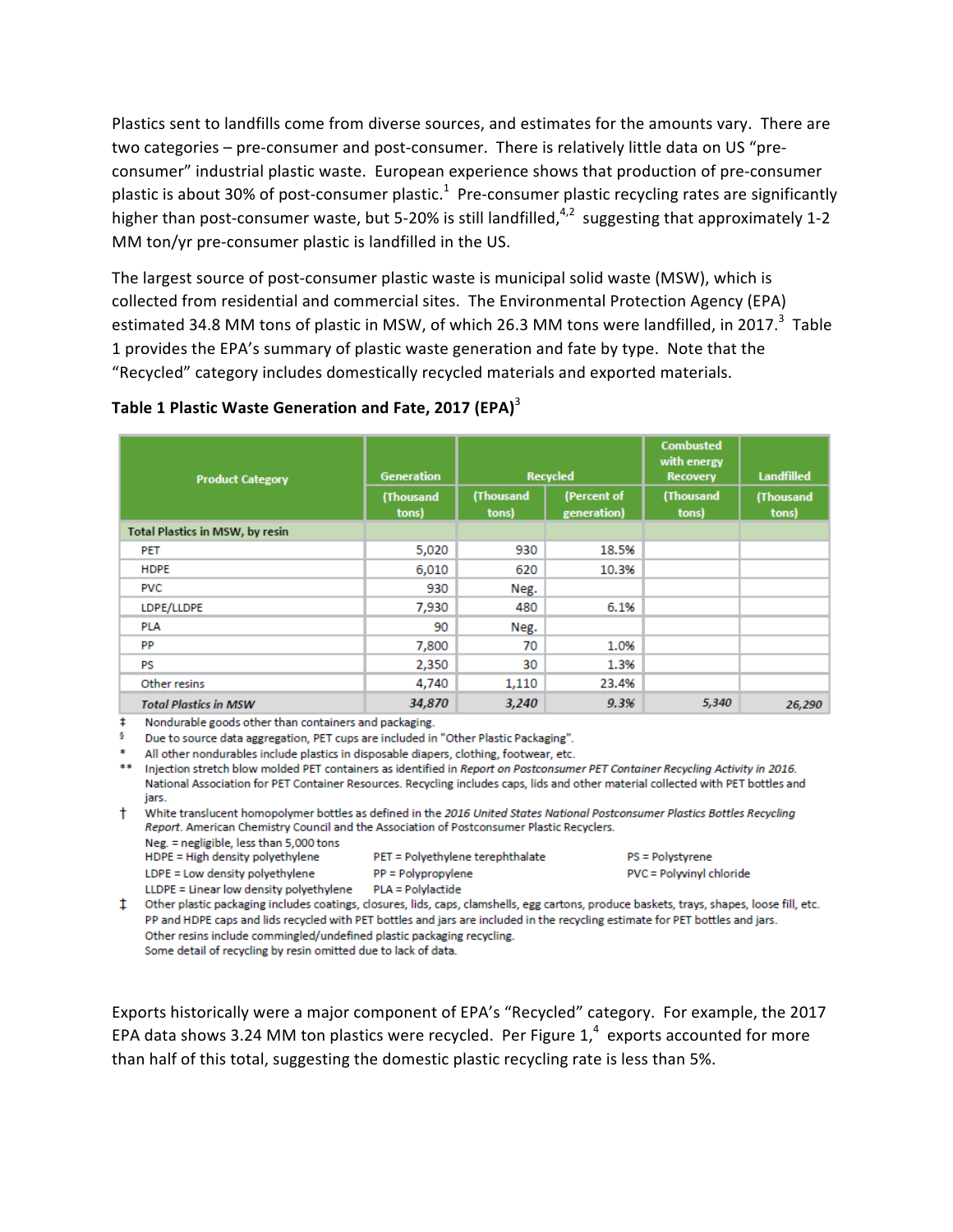Plastic exports have been in decline for several years, and the amount of plastic going to landfills has increased.<sup>5</sup> China, formerly the largest destination for US recycled plastic, began restricting imports in 2013 and effectively banned imports in 2018, followed by several other Asian countries.  $^6$ Plastic exports have dropped about 70% from 2015 to 2019, Figure 1 shows annual plastic exports dropped 1.5 MM tons from 2015-2019.



#### **Figure 1 US Scrap Plastic Exports<sup>4</sup>**

The EPA numbers may underestimate the amount of plastic entering landfills. For 2011 Themelis and Mussche estimated 39.3 MM tons of plastic in MSW, of which 32.5 MM ton were landfilled.<sup>7</sup> Their numbers are 20% higher than the EPA numbers, which they attribute to EPA's narrower definition of MSW. They also updated the heating value for plastics, compared to EPA. The combination of higher tonnage and heating values resulted in their estimate that landfilled plastics contained 1.0 quads, compared to the EPA estimate of 0.65 quads. Their estimated MSW plastic composition is shown in Table 2.

|  | Table 2. Estimated #3-7 Plastics in US MSW (Themelis and Mussche) |  |  |  |
|--|-------------------------------------------------------------------|--|--|--|
|--|-------------------------------------------------------------------|--|--|--|

| Materials                           | T&M Non-recycled plastics<br>million tons) | MJ/kg |
|-------------------------------------|--------------------------------------------|-------|
| #1 Polyethylene terephthalate (PET) | 4.874                                      | 24    |
| #2 High-density polyethylene (HDPE) | 6.977                                      | 44    |
| #3 Polyvinyl chloride (PVC)         | 2.162                                      | 19    |
| #4 Low density polyethylene (LDPE)  | 7.705                                      | 44    |
| #5 Polypropylene (PP)               | 5.464                                      | 44    |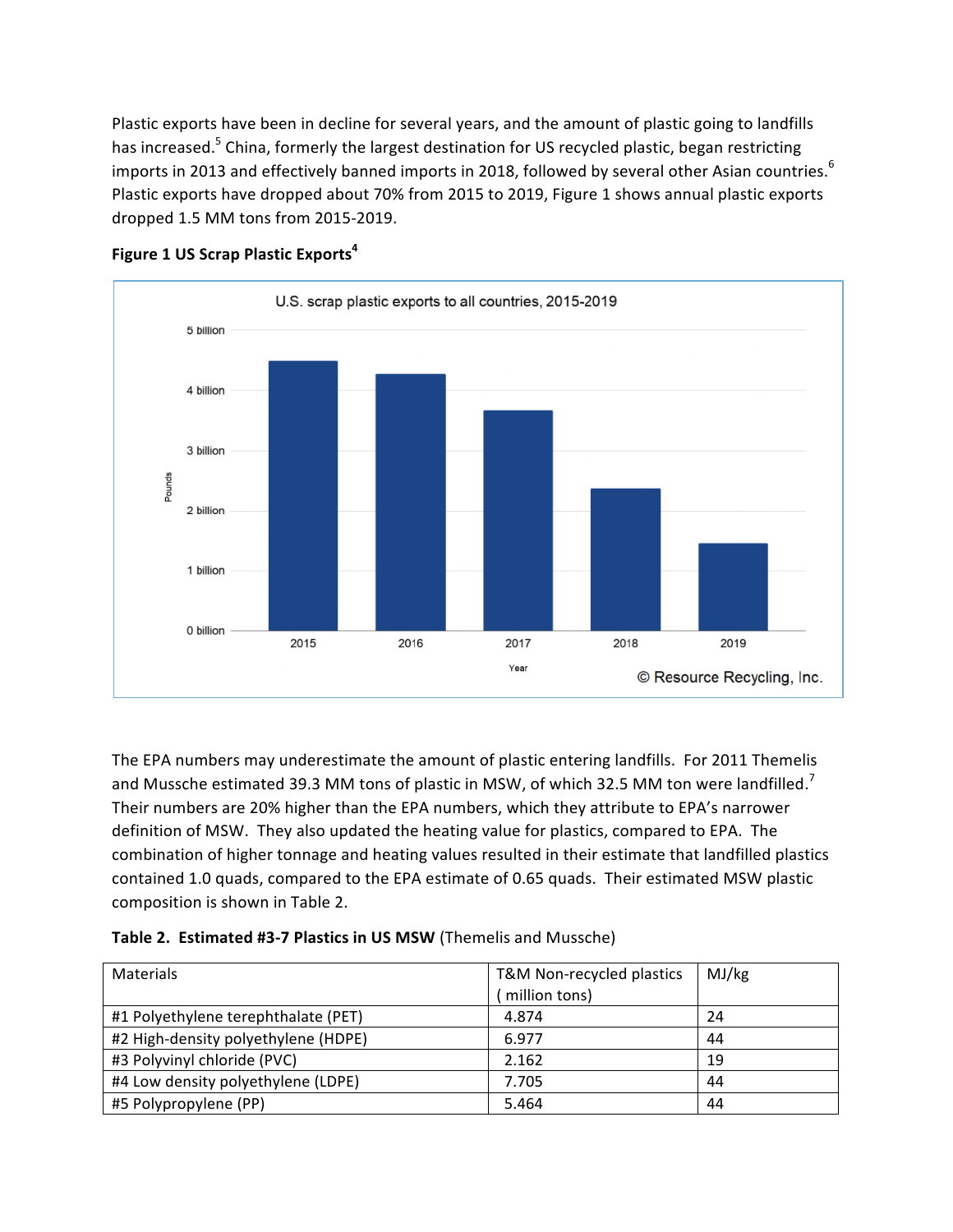| #6 Polystyrene (PS)         | 3.420  | 41       |
|-----------------------------|--------|----------|
| ∣#7 Other                   | 8.648  | つに<br>25 |
| <b>Total plastic in MSW</b> | 39.310 |          |

Today more than 90% of the US population has access to curbside recycling, and/or drop-off centers,<sup>8</sup> which send recyclables to  $\sim$  300 Material Recovery Facilities (MRFs). MRFs separate and bale multiple recyclables, and sell products to domestic and internationals recyclers. As noted above, over 3 MM tons of recycled plastics were exported in 2017. Due to restrictions by many countries MRFs are now sending some of the sorted and baled plastics to landfills due to lack of markets. Sorting single-source recyclables at MRF costs about \$70/ton<sup>9</sup>. Machine sorting is imperfect, requiring downstream manual sorting. Consequently sorted bales that end up in landfills represent an economic and environmental burden.

Two plastics have maintained attractive prices from MRFs: PET and HDPE bottles. PET bottles have historically been recycled. PET thermoforms were previously discouraged in many recycling programs. Consequently only 40,000 tons of PET thermoform were recycled in 2017.<sup>10</sup> However, newer recycling technologies can process PET bottles and thermoforms.<sup>11</sup> HDPE natural and colored bottles are also financially attractive for recycling. Consequently REUSE does not encourage processes focused solely on PET or HDPE bottles.

The situation for most other plastics is not positive. The market for "#3-7" plastics (PVC, LDPE, PP, PS, and other, respectively) has effectively collapsed due to bans by waste importing countries. Recently the price of mixed plastic dropped to zero.<sup>12</sup> Many MRFs do not accept #3-7 plastics, and the low price has led some communities to suspend collection of plastics #3-7 plastics.<sup>13</sup>

Films (bags, sheets, packaging) are currently discouraged from most curbside recycling programs because they cause problems in sorting equipment and lead to contamination.<sup>14</sup> Films overlap the #3-7 category because films include #2 HDPE, #4 LDPE, and #5 PP. The 2020 Curbside Recycling Report estimates 3.6 MM tons of film material is available. The most recent industry report shows recycling rates for films dropped 24% to 0.5 MM tons in 2017 because bales could not meet Chinese quality standards.<sup>15</sup> They observed that it landfilling was more economical than recycling by the end of 2017. Most of the 0.4 MM ton/yr agricultural plastic use is films, and also has a low recycle rate.

Similar to films, bulk rigids are discouraged from many curbside programs. The primary components are injection molded HDPE and PP. Bales are likely to contain smaller amounts of other #3-7 polymers, depending on the MRF processing system.<sup>16</sup>

As noted above, the amount of plastic from MRF going to landfills has increased. One category is MRF bales that fall below buyers' specifications. China's ban on recycled paper or plastics with more than 0.5% contamination has led to a collapse of prices for bales that do not meet this requirement. Another category is residual bales from MRF. Typically 15-30% of the MRF incoming material is rejected as residuals.<sup>17</sup> Residual bales are often landfilled or sent to waste to energy facilities, but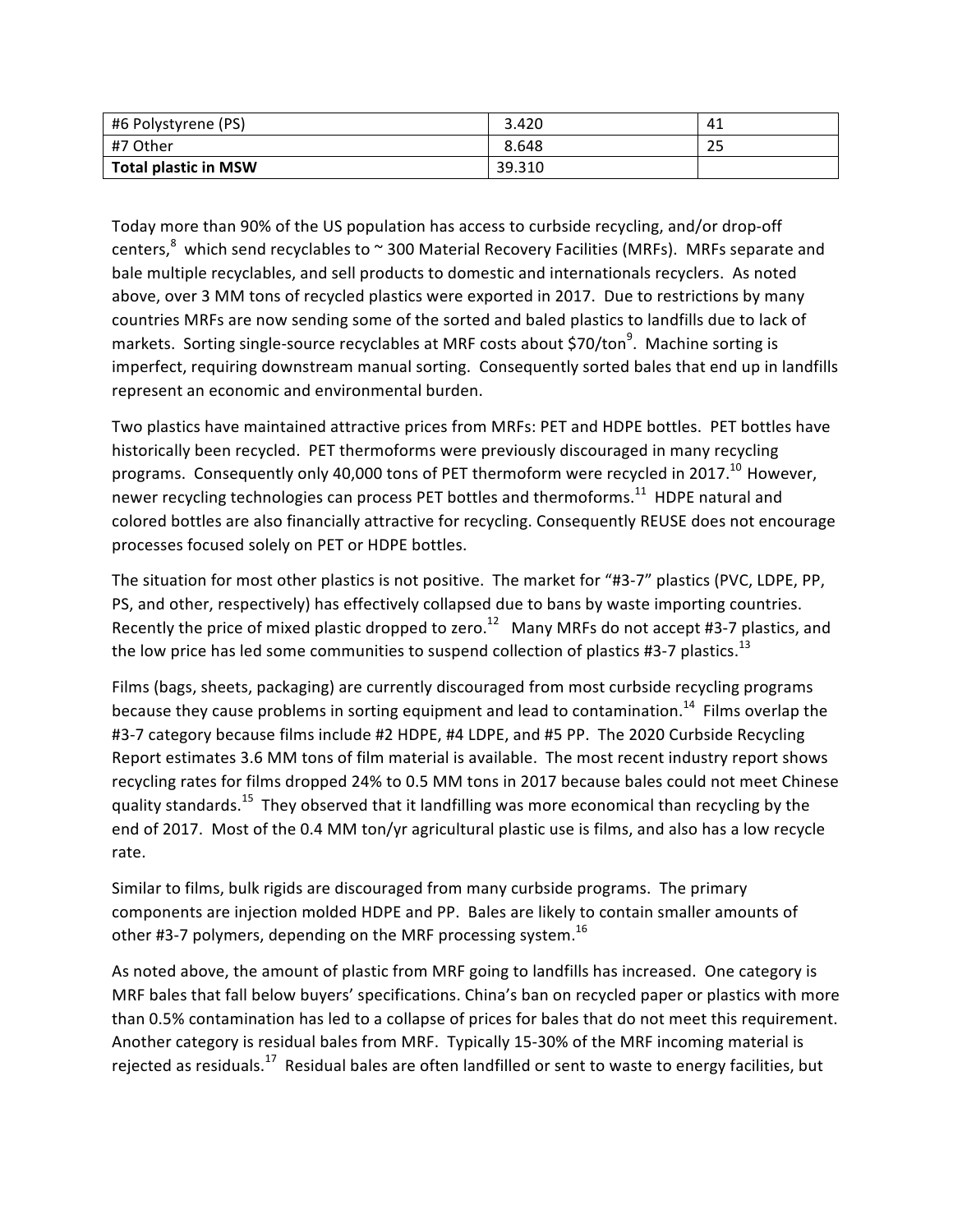contain enough plastic and paper to support "secondary" MRF processing. Consequently they could be attractive feeds for REUSE processes with sufficient flexibility.

There are several other post-consumer sources of plastics sent to landfills, including construction and demolition waste; auto shredder residue; agricultural waste; tires; and a latent but rapidly growing amount of composite wastes. Themelis and Mussche estimated 0.5 MM ton/yr plastic from construction and demolition waste are landfilled, along with 1.9 MM ton/yr plastics and 1.1 MM ton/yr rubber from auto shredder residue.<sup>18</sup> Agriculture used 0.4 MM ton plastic in 2018 for irrigation tubing, silage, greenhouses, and mulching, with very little recycled.<sup>19</sup> The US Tire Manufacturing Association reported 0.6 MM ton tires were landfilled in 2017,<sup>20</sup> much lower than the Environmental Protection Agency estimate of 4.95 MM ton for 2017.<sup>21</sup>

There is very little information regarding the amount of composite waste generated and/or sent to landfill. Global production of glass fiber composites was 5.8 MM ton in 2019; US production was 1.3 MM, which is expected to grow to 1.5 MM ton by 2025.<sup>22</sup> Natural fiber composites use cellulosic materials for fibers and petrochemical or bio-derived matrix. They are used in primarily in automobiles and construction applications, with an estimated global production of 0.5 MM ton in 2019 and 10% annual growth rate.<sup>23</sup> Carbon-based composite production is 0.1 MM ton/yr, and uses include aviation and transportation. All composites are found in items that are imported, exported, and typically have long lives, such as vehicles, construction, pipes and tanks. Further, recycling options are limited. Consequently these materials are likely to enter landfills as construction and demolition waste or auto shredder residue, although with a considerable lag time. For example, Gopalraj and Kärki have estimated future landfill quantities for composite turbine blades and circuit boards. $^{24}$ 

### Paper Feeds

Similar to plastics, paper is also an attractive feed. In 2017, landfills received 18.4 million tons of paper and paperboard.<sup>25</sup> However, compared to plastics, paper has a higher oxygen content, except PET, and potentially higher ash content. Oxygen and ash have unique impacts on the target processes. Consequently the maximum amount of paper that can be fed or co-fed with plastics will vary with processes and process conditions.

The primary target for waste paper feeds is paper containers and packaging (excluding corrugated boxes) which have a recycling rate of 15%. Other paper products have relatively high recycling rates and therefore out of scope for REUSE, including corrugated boxes (88%), newspaper (77%), and nondurable goods made of paper, excluding newspapers (48%).

The US is the largest exporter of waste paper in the world. Consequently waste import bans have impacted paper recycling and MRF economics. Figure 2 shows recent trends for exports.<sup>26</sup>

### **Figure 2 US Scrap Paper Exports January-June, 2016-2019<sup>26</sup>**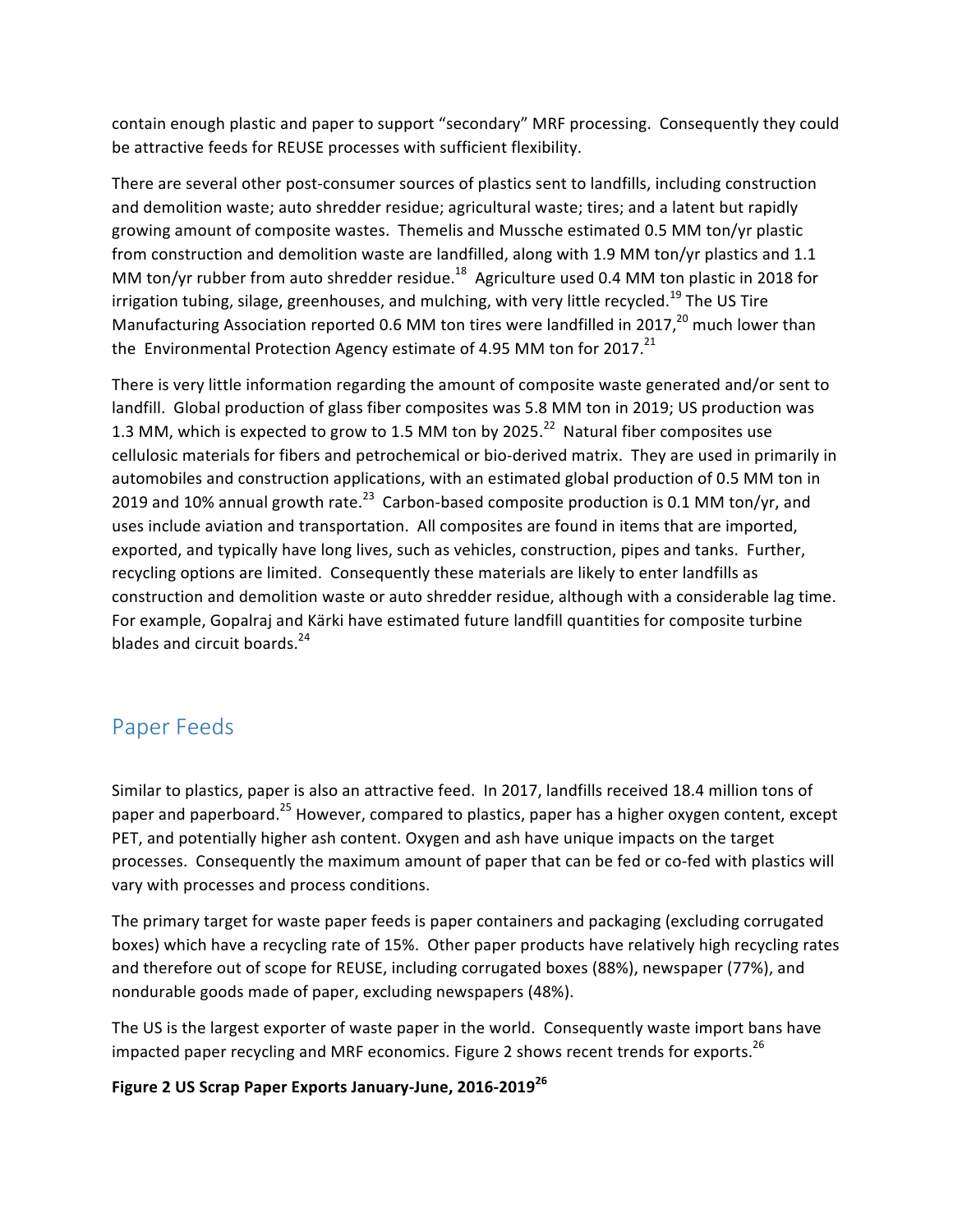

Paper exports experienced a record 3 MM ton decrease in 2019, dropping from 21 MM tons in 2018 to 18 MM tons in 2019,<sup>27</sup> and the amount of paper going to landfills has increased.<sup>28</sup> The market for lower grades of paper from MRFs has collapsed. In August 2019 the national average price of mixed paper (PS 54) was \$1.56/ton; currently it is -\$2/ton.<sup>29</sup> Mixed paper is essentially paper that does not meet specifications for corrugated cardboard or newspaper. It includes phone books, magazines, junk mail, and office paper. It also includes paper containers and packaging, which have a low 15% recycling rate, as noted above. There is significant upside supply potential for mixed paper, since the Curbside Recycling Report notes the capture rate is only 46%.

Paper bales are often below the standards, and hence get sent to landfills. Machine sorting is imperfect, and even with downstream manual sorting plastics often get mixed into paper bales. For example, a recent study showed 5-29% of various types of plastics were lost to the paper stream in MRFs.<sup>30</sup> Yasar, et al reviewed the Institute of Scrap Recycling Industries, Inc. (ISRI) specifications for recycled paper categories.<sup>31</sup> Mixed paper can contain up to 2% prohibited materials (glass, metals, etc), and up to 5% prohibited materials plus outthrows (fiber grades inconsistent with mixed paper). The actual composition is variable, and depends on the MRF equipment and inbound materials. Cascadia's study showed that most of the MRF contaminants are found in the newsprint and mixed paper bales.<sup>32</sup> Figure 3 shows the distribution of prohibited materials and outthrows, from the Cascadia study, as reported by Yasar.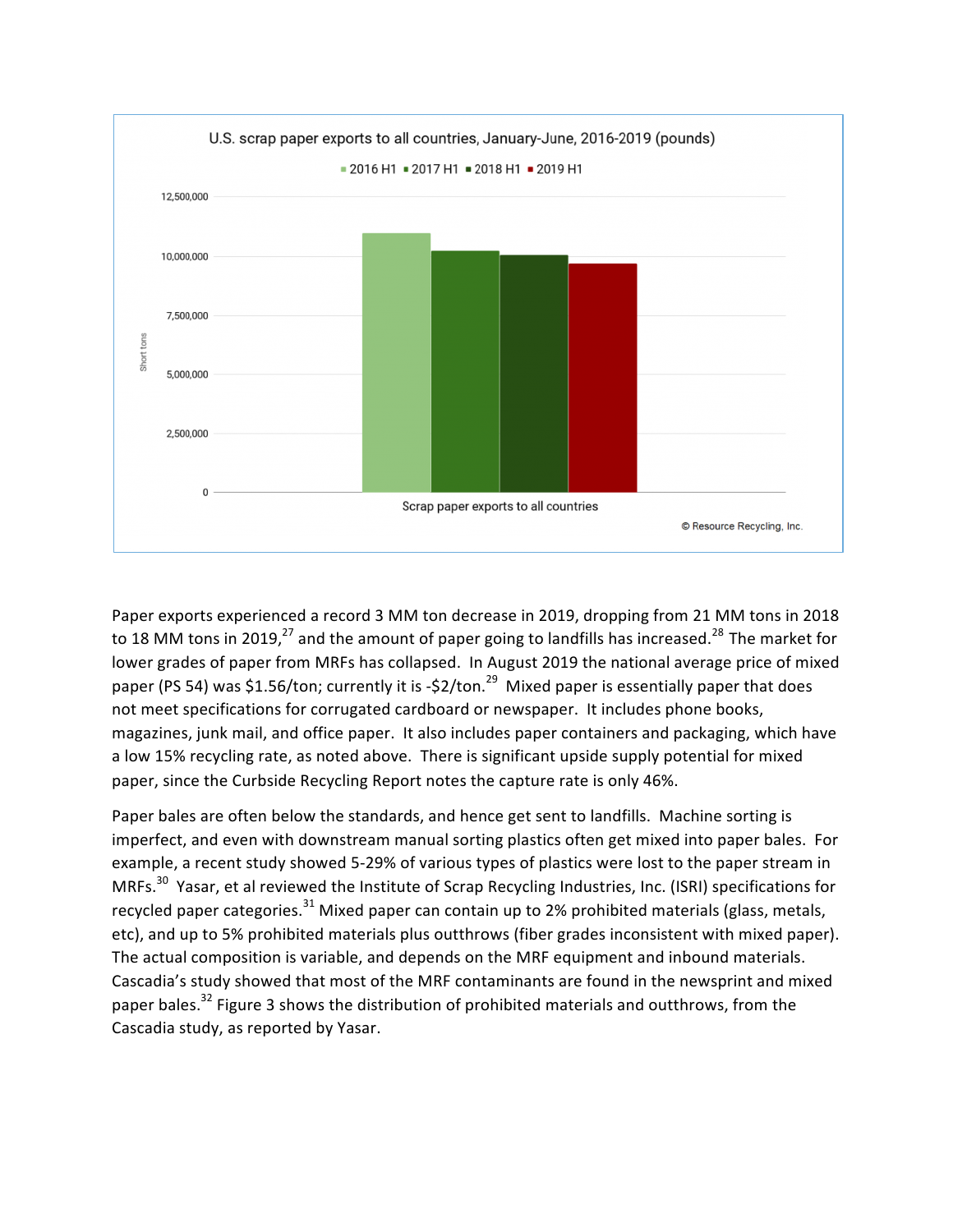

Figure 3 Components of Mixed Paper and Newsprint from Cascadia Study<sup>31</sup>

# Potential REUSE Technologies

ARPA-E is interested in processes that can process plastics, paper, and/or co-process plastics with paper. There are multiple process options for converting solid plastic or paper to a liquid product. Given the variable quality and quantity of high-energy waste streams, ARPA-E is interested in processes that are flexible and robust. The price and quality of feed is inversely related; the amounts of materials available depends on domestic and international markets. Consequently processes should have wide operating ranges, since feed quantity, quality, and price will vary over the life of a plant.

Slurrying the solid wastes may improve material handling and enhance reactivity. Several hydrocarbon refinery streams, including crude oil, vacuum gas oil (VGO), heavy cycle oil (HCO), light cycle oil (LCO), benzene/toluene/xylene (BTX), naphtha, and middle distillates, are potential slurrying agents.

Table 3 below provides an overview of process technologies, starting with processes that operate under reducing conditions, and progressing to processes that use increasing amounts of oxidation agents. The common step is cracking carbon-carbon bonds, which requires some combination of heat, chemical reactants, and/or catalysts. Table 3 is not meant to be comprehensive or limiting. It is used only to organize the following discussion of process technologies.

| <b>Process</b>               | Slurry media | Heat     | Reactant       | Catalyst |
|------------------------------|--------------|----------|----------------|----------|
| Hydrotreating/hydrocracking/ | optional     | From     | H <sub>2</sub> | Yes      |
| hydrogenolysis               |              | reaction |                |          |
| Thermal cracking             | Refinery     | External | $H2$ optional  |          |

#### **Table 3 Overview of Process Options**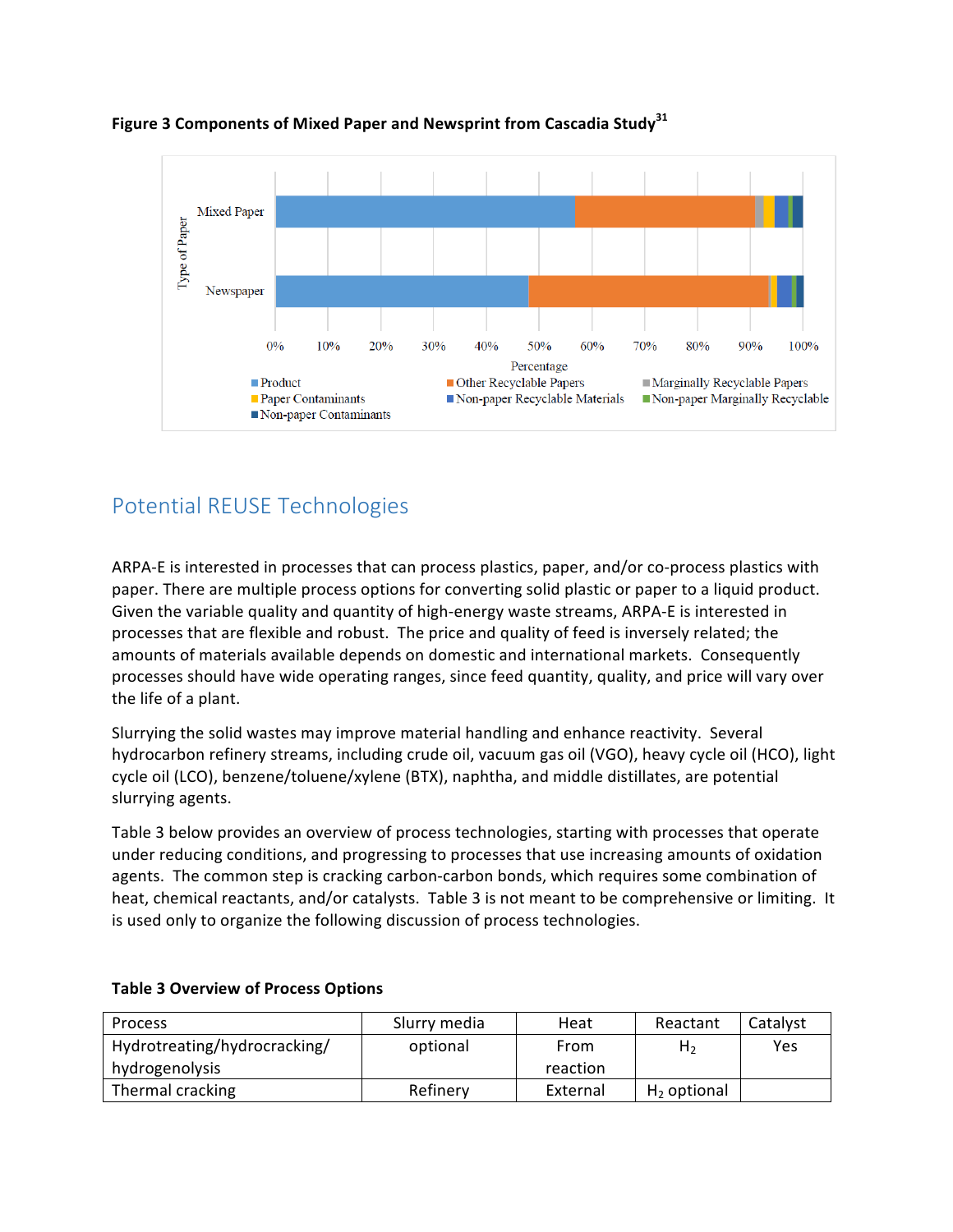|                                   | intermediate |               |            |          |
|-----------------------------------|--------------|---------------|------------|----------|
|                                   | stream       |               |            |          |
| Torrefaction/Pyrolysis/Solvolysis | varies       | External      |            | optional |
| /Hydrothermal liquefaction        |              |               |            |          |
| Autothermal                       |              | From          | Air/oxygen | optional |
| pyrolysis/gasification            |              | reaction      |            |          |
| Fluid catalytic cracking          | optional     | From catalyst | Air        | Yes      |
|                                   |              | regeneration  |            |          |
| Oxidative processes               |              | From          | various    |          |
|                                   |              | reaction      |            |          |

#### **Hydrotreating/hydrocracking/hydrogenolysis**

Hydrotreating has been demonstrated with plastics slurried in hydrocarbon liquids. For example, German researchers in the 1990's catalytically hydrogenated slurries of various plastics and slurry media to produce aliphatic and aromatic compounds.<sup>33</sup> Thermal cracking followed by mild hydrotreating was piloted by RWE<sup>22</sup> and Veba<sup>24</sup> in the 1990's. More recently Palos et al showed HDPE slurried in light cycle oil (LCO) under hydroprocessing conditions gave good yields for middle distillates.<sup>34</sup> Proctor and Gamble patented a recycled plastics process using hydrotreating and kerosene as the solvent.<sup>35</sup>

Researchers at Manchester developed the Nova-Crack<sup>™</sup> process, using hydrocracking catalysts to produce light alkanes.  $36$  Munir et al, have reviewed this area, including the concept of "coprocessing", or co-feeding plastics with crudes and/or refinery intermediate streams.  $37$  They discuss results with various acidic micro/mesoporous catalysts.<sup>38</sup> Pakhmanova slurried LDPE, PP, and PET in VGO and found high conversion to light olefins and gasoline-range liquids.<sup>39</sup> Ucar, et al also used VGO in cracking tests for several plastics and plastic mixtures.<sup>40</sup> Karayildirima et al has demonstrated that mixtures of low density polystyrene and PVC in heavy vacuum oil have the ability to be converted to fuel with a catalytic cracking step using commercially available catalyst, DHC-8 in sulfide form of powder. $41$ 

An alternative approach is to use catalysts to "reverse" polymerization reactions to "deconstruct" polymers. For example, recent work on hydrogenolysis of HDPE using Pt/SrTiO<sub>3</sub> showed optimal conversion to distillates at 300 C and 170 psi H<sub>2</sub> with no slurry media/solvent <sup>42</sup>.

There is considerable literature on hydrotreating biomass and biomass-derived liquids, but less work on hydrotreating paper. The previously mentioned BioCRACK process uses a hydrotreater to process the non-polar hydrocarbon liquid stream into distillate products. CRI Catalyst Company has demonstrated co-feeding refuse-derived fuel (RDF) and paper waste with biomass in the slurrybased hydrotreating  $IH^2$  process.<sup>43</sup>

#### **Thermal cracking**

Thermal cracking in this context covers processes that slurry the plastic and/or paper feed in a refinery intermediate stream and use an indirectly heated reactor operating under reducing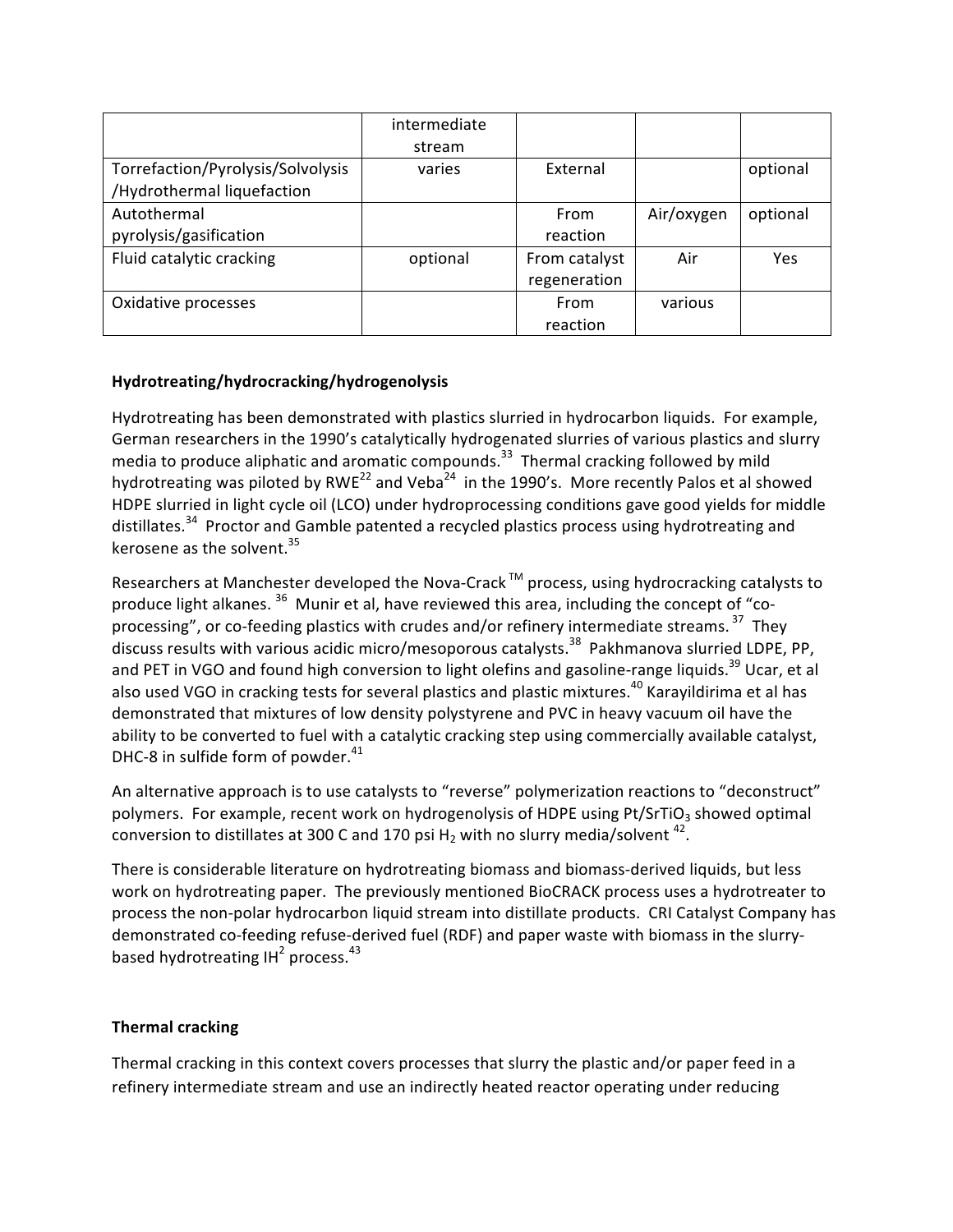conditions. From the 1970's through about 2000 there were numerous studies to convert plastics to fuel, often starting with a thermal cracking step. Coenen and Hagen discuss dissolution and thermal cracking of a wide range of plastics and tires in hydrocarbon slurry media and water from 150-500C.<sup>44</sup> Miller discusses dissolving and thermally cracking polyolefin wastes in Fischer-Tropsch liquids to produce lubricants.<sup>45</sup> RWE,<sup>46,47</sup> Rheinbraun<sup>48</sup> and Veba<sup>49</sup>conducted pilot studies on several types of plastics using thermal cracking at the front end of the overall process. Kohli et al used waste plastics as hydrogen donors when thermally cracking heavy crudes and vacuum resid to improve yields.<sup>50</sup> Dement'ev, et al obtained high yields by thermally depolymerizing polystyrene in HCO and LCO at 500 C.<sup>51</sup> Marcilla et al thermally cracked LDPE in vacuum gas oil (VGO).<sup>52</sup> The Western Research Institute thermally cracked several types of plastics in a modification of their  $ROPE^{TM}$  process for heavy oil conversion.<sup>53, 54</sup> More recently Baraniec-Mazurek and Mianowski have investigated thermal cracking of polyolefins in tetralin, with and without a catalyst.<sup>55</sup>

Starting in the 1970's researchers also investigated thermal cracking of cellulosic materials. Wood flour, paper, and plastics was investigated in lab-based pilot units using donor solvents as an extension of coal-to-liquid processes.<sup>56,57</sup> Bouvier et al summarized earlier work on wood liquefaction.<sup>58</sup> Recently researchers at lowa State investigated biomass with tetralin and lignin in a phenolic solvent<sup>59</sup>. Lange review's outlines the techno-economic challenges associated with solvent selection, and the advantages of aromatic-rich refinery streams in the gasol boiling range.<sup>60</sup> His group liquefied pinewood and model lignocellulose compounds in 1-methylnaphthalene.  $^{61}$ Treusch et al also reported success with this approach, thermally cracking several biomass feeds mixed with VGO using the BioCRACK<sup>TM</sup> process.<sup>62</sup>

#### **Torrefaction/Pyrolysis/Solvolysis/Hydrothermal liquefaction**

Torrefaction/Pyrolysis in this context covers processes that use an indirectly heated reactor operating under reducing conditions (ie allothermal reactor). Solvolysis refers to in which the solvent is the primary reactant with the substrate. Hydrothermal liquefaction refers to sub- or supercritical reactions with water. There is extensive literature on pyrolysis, solvolysis, and hydrothermal liquefaction of composites,<sup>63</sup> plastics, cellulosic materials, and mixtures of plastics and cellulosic materials.

#### **Autothermal pyrolysis/gasification**

Autothermal pyrolysis/gasification in this context covers the continuum of processes that use substoichiomeric quantities of air/oxygen to produce liquid-range products. The equivalence ration,  $\phi$  (moles oxidant fed/moles oxidant for complete combustion) ranges from about 0.5 for autothermal operations to about 0.4 for gasification. As  $\phi$  increases, there is a general trend that the amount of liquids in the product will decrease and the amount of light gases will increase. For example, Arena et al show essentially no condensable liquids from gasification of residual plastics with a  $\phi$  of 0.21-0.24.<sup>64</sup>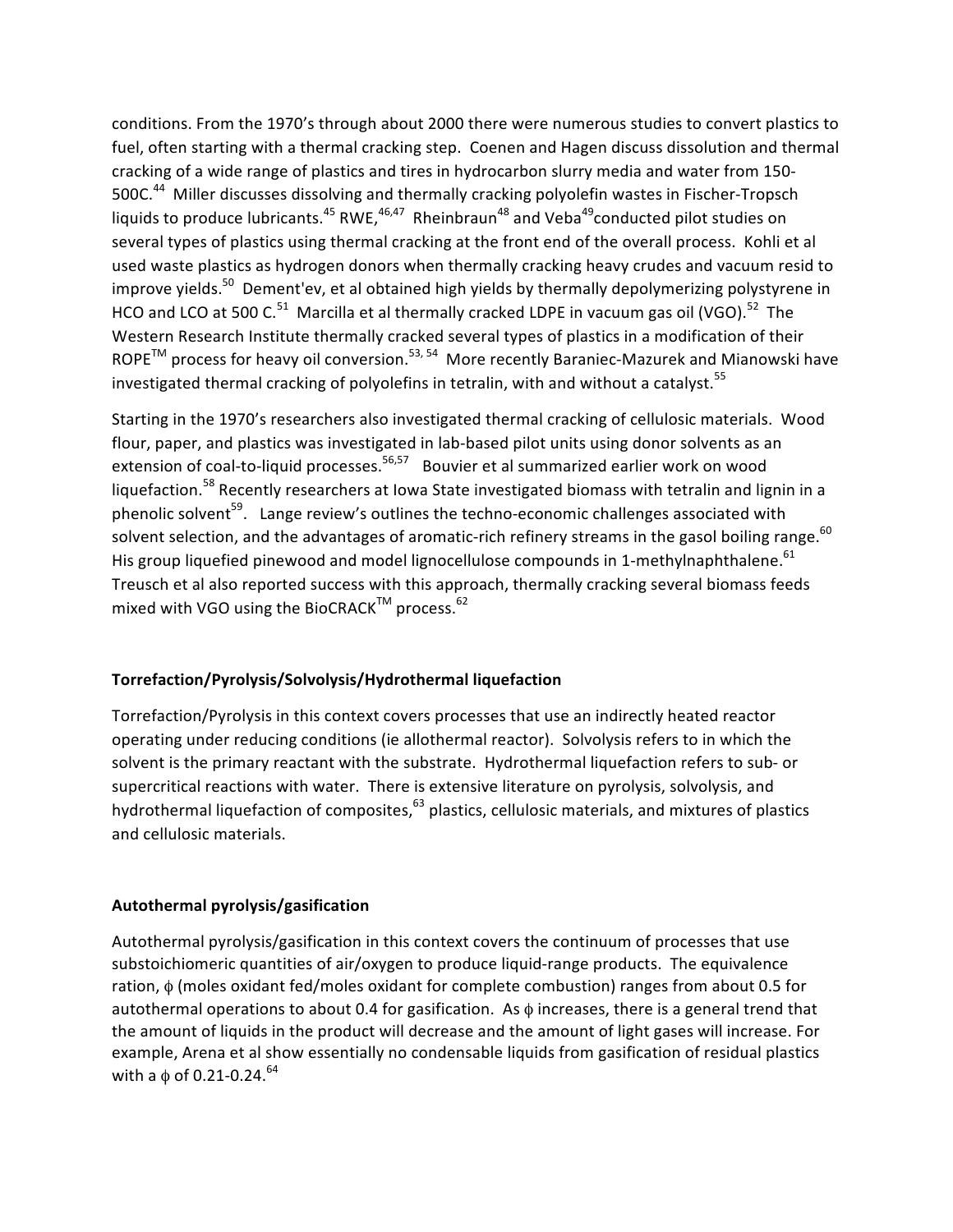Several reactor configurations have been used to convert plastic wastes. Wey et al used an autothermal fluidized bed to convert tires<sup>65</sup> and polyethylene<sup>66</sup> to fuel streams. Sun et al used an autothermal fixed-bed catalytic reactor to decompose polystyrene.<sup>67</sup> PRTI has commercialized an updraft batch autothermal gasifier for producing liquid and gaseous fuels from tires.<sup>68</sup>

There is a long history of using gasifiers to produce condensable liquids from cellulosic materials. Reed and Das summarized early work, with a focus on downdraft gasifiers.<sup>69</sup> Milhe et al compared product slates for a continuous downflow reactor operating in pyrolysis (allothermal) versus autothermal modes, and found oxidation reactions in the autothermal mode produced less char and organic condensates, suggesting rapid oxidation of thermal decomposition products. Researchers at lowa State have described a fluidized bed autothermal pyrolysis system that has been scaled up to 50 tons/day for biomass.<sup>70</sup> Their target products are oxygenated species, including sugars, acids, and phenolic oil.

#### **Fluid catalytic cracking**

There are many investigations of co-feeding plastics and refinery streams into catalytic cracking processes. Odjo et al reported on cracking LDPE slurried with VGO under FCC cracking conditions.<sup>71</sup> Arandes, et all found commercially available Octidyne 1160 BR on a REY zeolite gave complete conversion of polypropylene, polystyrene, and polystyrene-polybutadiene slurried in LCO.<sup>72</sup> They subsequently found good yields using mesoporous silica to crack polystyrene slurried with LCO, but low yields with polystyrene-butadiene mixtures slurried in LCO. $^{73}$ 

There are fewer studies for co-processing paper or cellulosic materials under FCC conditions. Corma et al used sorbitol and glycerol as model compounds for biomass in FCC experiments. They found co-feeding glycerol with VGO was beneficial.<sup>74</sup> Similarly Swoboda et al tested 0-100% mixtures of glycerol and VGO.<sup>75</sup> Kumar et al found LCO and VGO could be used to co-feed lignocellulose to an FCC unit with attractive economics.<sup>76</sup>

Not all FCC processes require a slurry media. Anellotech's Bio-TCat™ process feeds biomass directly into the FCC riser<sup>77</sup>. They recently announced their related Plas-TCat<sup>TM</sup> technology can convert most waste plastics into commodity chemicals precursors used to make plastics for packaging and other products. $^{78}$ 

#### **Oxidative processes**

Oxidation using reactants other than oxygen can produce liquids from hydrocarbons to highlyoxygenated products including ketones, aldehydes, and acids. Oluwoye, et al calculated the reactions of NO and NO<sub>2</sub> with polyethylene, suggesting NOx in the presence of oxygen could lead to oxidative depolymerization.<sup>79</sup> Yao et al describe production of valuable oxygenated compounds by oxidizing waste plastic with nitric acid.<sup>80</sup> Dang et al reported decomposition of glass fiber reinforced epoxy resin cured with amine using nitric acid, and the product could be recycled to produce new composites.<sup>81</sup> Sarkar et al report thermally cracking PET with Ca(OH)<sub>2</sub>, although it is not clear if the  $Ca(OH)_2$  is a catalyst or a reactant.<sup>82</sup> Jan et al report oxidative cracking of polyethylene with solid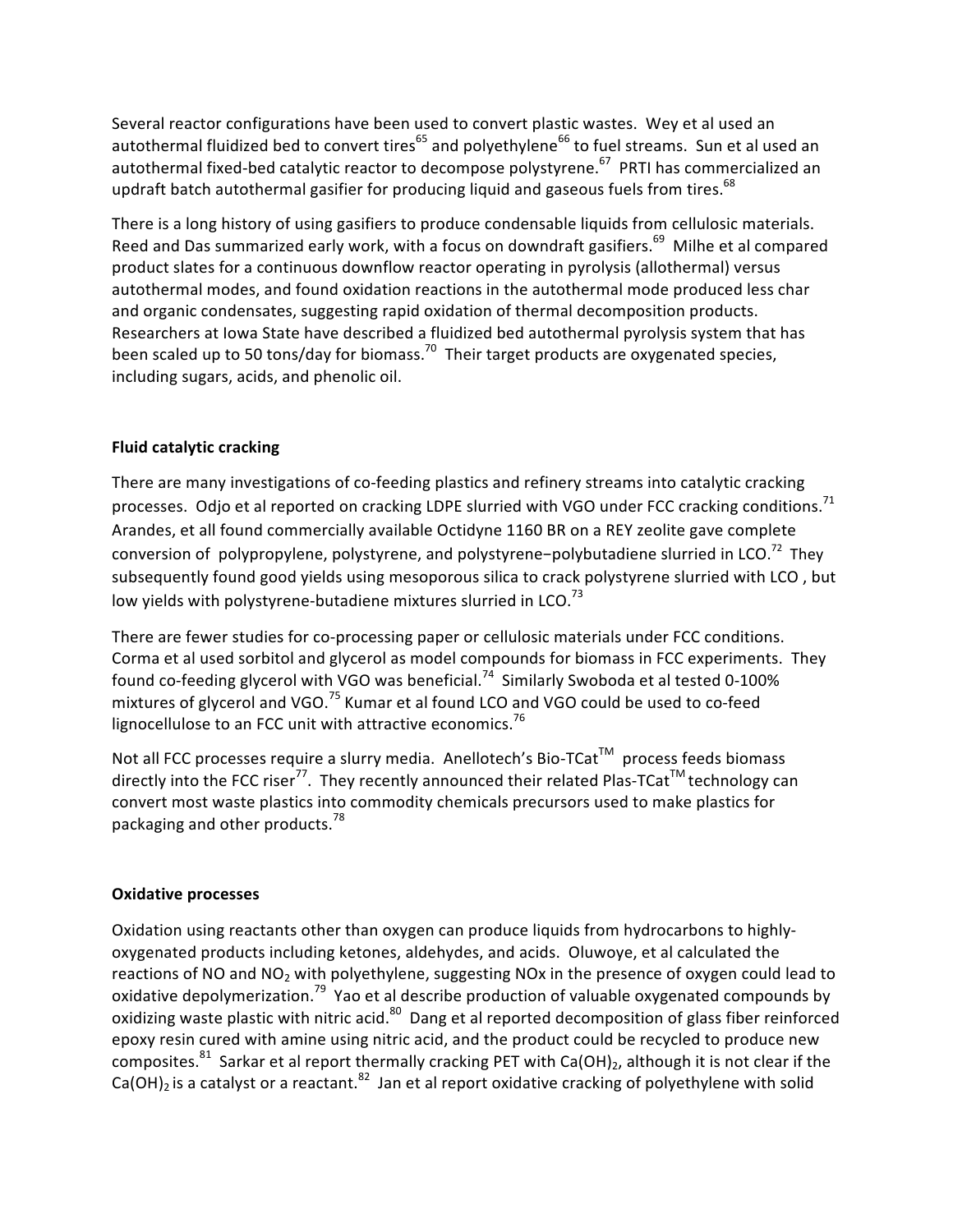sulfur, producing saturated alkanes and  $H_2S^{83}$ . Adams et al report cracking polyethylene in ionic liquids.<sup>84</sup>

#### **Other Processes**

ARPA-E is interested in other novel and disruptive processes that can convert plastics and paper to a stable, easily transportable liquid product, ideally with high energy yield and minimal production of light gases and/or char. For example, in a series of papers, Saad and Williams describe a 2-stage process for dry reforming waste plastics, with the goal of producing syngas.<sup>85</sup> They were able to convert mixed plastics using  $CO<sub>2</sub>$  and steam, leaving open the potential to produce liquids instead of syngas.

### References

<u> 1989 - Jan Samuel Barbara, margaret e</u>

https://www.pewresearch.org/staff/drew-desilver/<br>
<sup>9</sup> MRF Economics, Brent Shows, 36<sup>th</sup> Annual Conference Michigan Recycling Coaltition, May 15, 2018<br>
<sup>10</sup> Postconsumer PET Container Recycling Activity in 2017, NAPCOR<br>
<sup></sup>

 $15$  2017 National Post-Consumer Plastic Bag & Film Recycling Report,

https://plastics.americanchemistry.com/2017-National-Post-Consumer-Non-Bottle-Rigid-Plastic-Recycling-Report.pdf

16 National Mixed Rigid Plastic Bale Composition Study Executive Summary – Summer 2015,<br>https://plasticsrecycling.org/images/pdf/resources/reports/Executive Summary Bale Sort 2015.pdf

 $\frac{17}{17}$  Measuring Composition and Contamination at the MRF, John Culbertson, Northeast Recycling Conference, October 31 2018

 $^{18}$  2014 ENERGY AND ECONOMIC VALUE OF MUNICIPAL SOLID WASTE (MSW), INCLUDING NON-RECYCLED PLASTICS (NRP), CURRENTLY LANDFILLED IN THE FIFTY STATES, Nickolas J. Themelis and Charles Mussche, July 9, 2014 http://citeseerx.ist.psu.edu/viewdoc/download?doi=10.1.1.645.7112&rep=rep1&type=pdf

 $1$  Insights in the market of recycled plastic, with practical value chain research, Boudewijn van Sambeek MS Thesis,

Delft University of Technology, 2019<br><sup>2</sup> Approaches to solving China's marine plastic pollution and CO2 emission problems, Chen Lin & Shinichiro

Nakamura, Economic Systems Research, 31:2, 143-157 (2019)<br><sup>3</sup> "Advancing Sustainable Materials Management 2017 Fact Sheet", US EPA<br>https://www.epa.gov/sites/production/files/2019-11/documents/2017\_facts\_and\_figures fact sh

<sup>&</sup>lt;sup>4</sup> Paper and plastic export numbers take historic dive, Resource Recycling, Feb. 6, 2020<br><sup>5</sup> https://www.theguardian.com/us-news/2019/jun/21/us-plastic-recycling-landfills Americans' plastic recycling is dumped in landfills, investigation shows<br>
<sup>6</sup> China Upended the Politics of Plastic and the World Is Still Reeling, Alan Crawford and Hayley Warren,

Bloomberg Green, January 21, 2020<br><sup>7</sup> 2014 ENERGY AND ECONOMIC VALUE OF MUNICIPAL SOLID WASTE (MSW), INCLUDING NON-RECYCLED PLASTICS

<sup>(</sup>NRP), CURRENTLY LANDFILLED IN THE FIFTY STATES, Nickolas J. Themelis and Charles Mussche, July 9, 2014

http://citeseerx.ist.psu.edu/viewdoc/download?doi=10.1.1.645.7112&rep=rep1&type=pdf<br>
<sup>8</sup> Perceptions and realities of recycling vary widely from place to place, DrewDeSilver, Pew Research Center,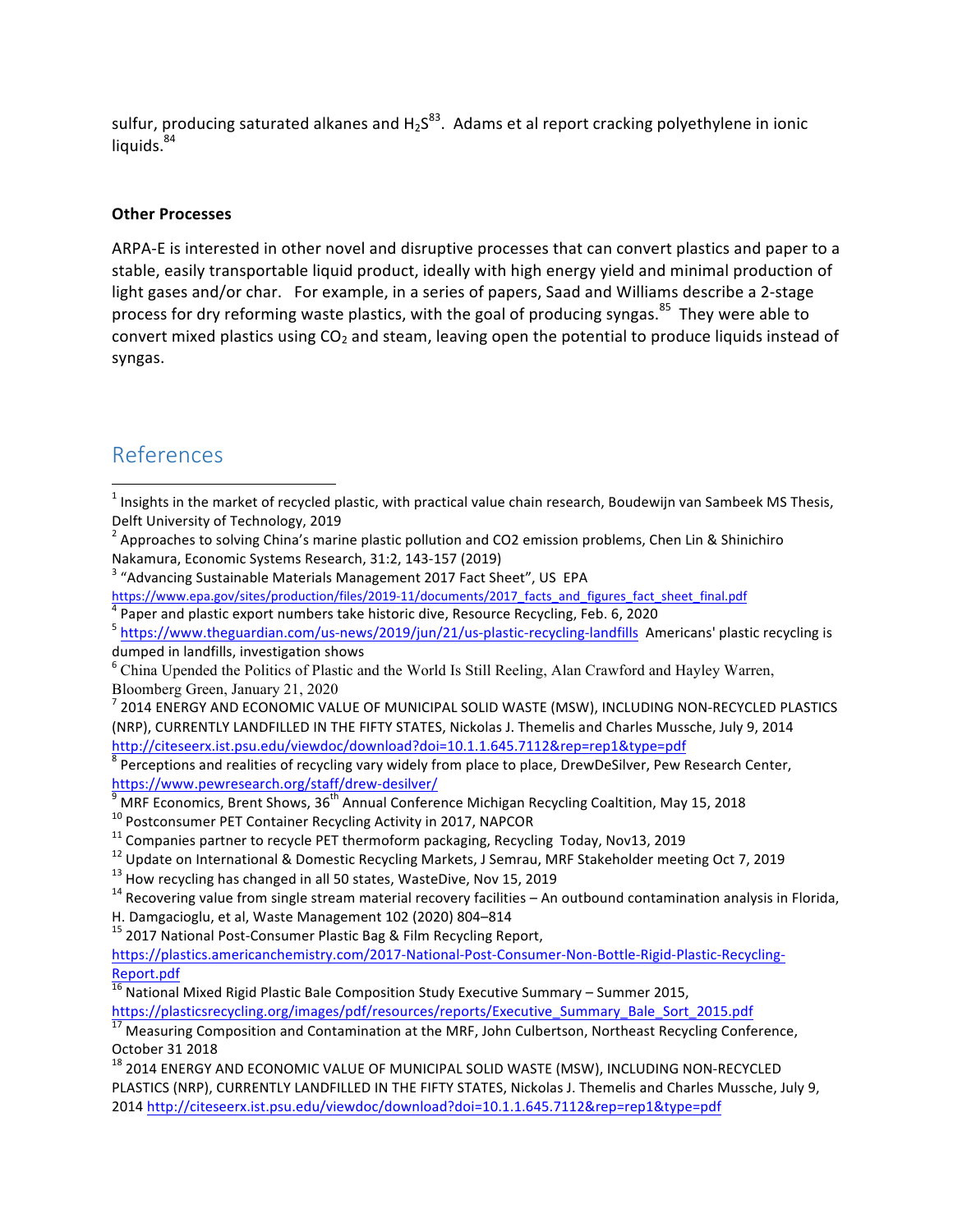<sup>19</sup> Recovering Agricultural Plastics: Obstacles and Opportunities, Waste Advantage Magazine, Sept 1, 2018<br><sup>20</sup> 2017 U.S. Scrap Tire Management Summary, U.S. Tire Manufacturers Association, July 18, 2018<br><sup>21</sup> Rubber and Le recycling/rubber-and-leather-material-specific-data<br><sup>22</sup> 2020 State of the Industry Report, Composite Manufacturing Jan 3, 2020<br><sup>23</sup> Progress report on natural fiber reinforced composites, O. Faruk et al, Macromol Mater En

<u> 1989 - Andrea Santa Andrea Andrea Andrea Andrea Andrea Andrea Andrea Andrea Andrea Andrea Andrea Andrea Andr</u>

 $24$  A review on the recycling of waste carbon fibre/glass fibre reinforced composites: fibre recovery, properties and

life cycle analysis, Sankar Karuppannan Gopalraj and Timo Kärki, SN Applied Sciences (2020) 2:433

<sup>25</sup> "Advancing Sustainable Materials Management: 2016 and 2017 Tables and Figures", EPA

<sup>26</sup> Scrap plastic exports plummet 43% this year, paper stable, Colin Staub, Resource Recycling, August 6, 2019

<sup>27</sup> Paper and plastic export numbers take historic dive, Resource Recycling, Feb. 6, 2020<br><sup>28</sup> Your Recycling Gets Recycled, Right? Maybe, or Maybe Not, New York Times, May 29, 2018<br><sup>29</sup> 2020 STATE OF CURBSIDE RECYCLING R

https://recyclingpartnership.org/stateofcurbside/<br><sup>30</sup> MRF Material Flow Study Final Report, RRS July 2015

 $31$  Assessment of the Impact of Single Stream Recycling on Paper Contamination in Recovery Facilities and Paper Mills, Duygu Yasar, et al, Submitted to Hinkley Center for Solid and Hazardous Waste Management,

Report #10916 https://pdfs.semanticscholar.org/c34c/910adaade9294bae35f0a41f02427e19c1ee.pdf 32<br>
<sup>32</sup> Cascadia Consulting Group, Inc. (2006). Waste monitoring program - Material recovery facility (MRF)

assessment. Retrieved January 2016,

http://your.kingcounty.gov/solidwaste/about/documents/MRF\_assessment.pdf

 $33$  Recycling of Plastics by Hydrogenation in the Slurry Phase, M. Guttman, et al, in Conversion of Polymer Wastes and Energetics, H.H. Krause and J.M.L. Penniger, editors, p.57-65

<sup>34</sup> Upgrading of high-density polyethylene and light cycle oil mixtures to fuels via hydroprocessing, Roberto Palos, et al, Catalysis Today 305 (2018) 212–219<br><sup>35</sup> US Patent 10,308,896 B2<br><sup>36</sup> Enhanced Feedstock Recycling – NovaCrack<sup>TM</sup>, Aaron Akah, et al

https://www.escholar.manchester.ac.uk/api/datastream?publicationPid=uk-ac-man-

scw:258106&datastreamId=FULL-TEXT.PDF<br><sup>37</sup> Hydrocracking of virgin and waste plastics: A detailed review, D. Munira et al. Renewable and Sustainable Energy Reviews 90 (2018) 490–515<br><sup>38</sup> Hydrocracking of a plastic mixture over various micromesoporous composite zeolites, Dureem Munir et al,

Powder Technology Vol. 316, 1 July 2017, Pages 542-550<br><sup>39</sup> Coprocessing of Polymeric Materials and HighBoiling Petroleum Components by Catalytic Cracking, O. A.<br>Pakhmanova, et al, Petroleum Chemistry, 2012, Vol. 52, No. 6

AO Conversion of polymers to fuels in a refinery stream, S. Uçar, et al, Polymer Degradation and Stability, 75, Issue 1, (2002), p. 161-171

 $41$  Conversion of plastics/HVGO mixtures to fuels by two-step processing, Karayildirima, Tyler et al, Fuel Processing Technology 73 (2001) 23–35.<br><sup>42</sup> Upcycling Single-Use Polyethylene into High-Quality Liquid Products, Gokhan Celik et al, ACS Central Science

2019 5 (11), 1795-1803<br><sup>43</sup> IH<sup>2</sup> Technology: Biomass Directly to Transportation Fuels, Alan Del Paggio, SVEBIO 2018<br><sup>44</sup> US Patent 4,642,401<br><sup>45</sup> US Patent 6,822,126 B2<br><sup>45</sup> US Patent 4,982,027<br><sup>47</sup> Reduction of Pollution

Conversion of Polymer Wastes & Energetics, p.45-54 1994<br><sup>48</sup> US Patent 5,639,937<br><sup>49</sup> US Patent 5.973.217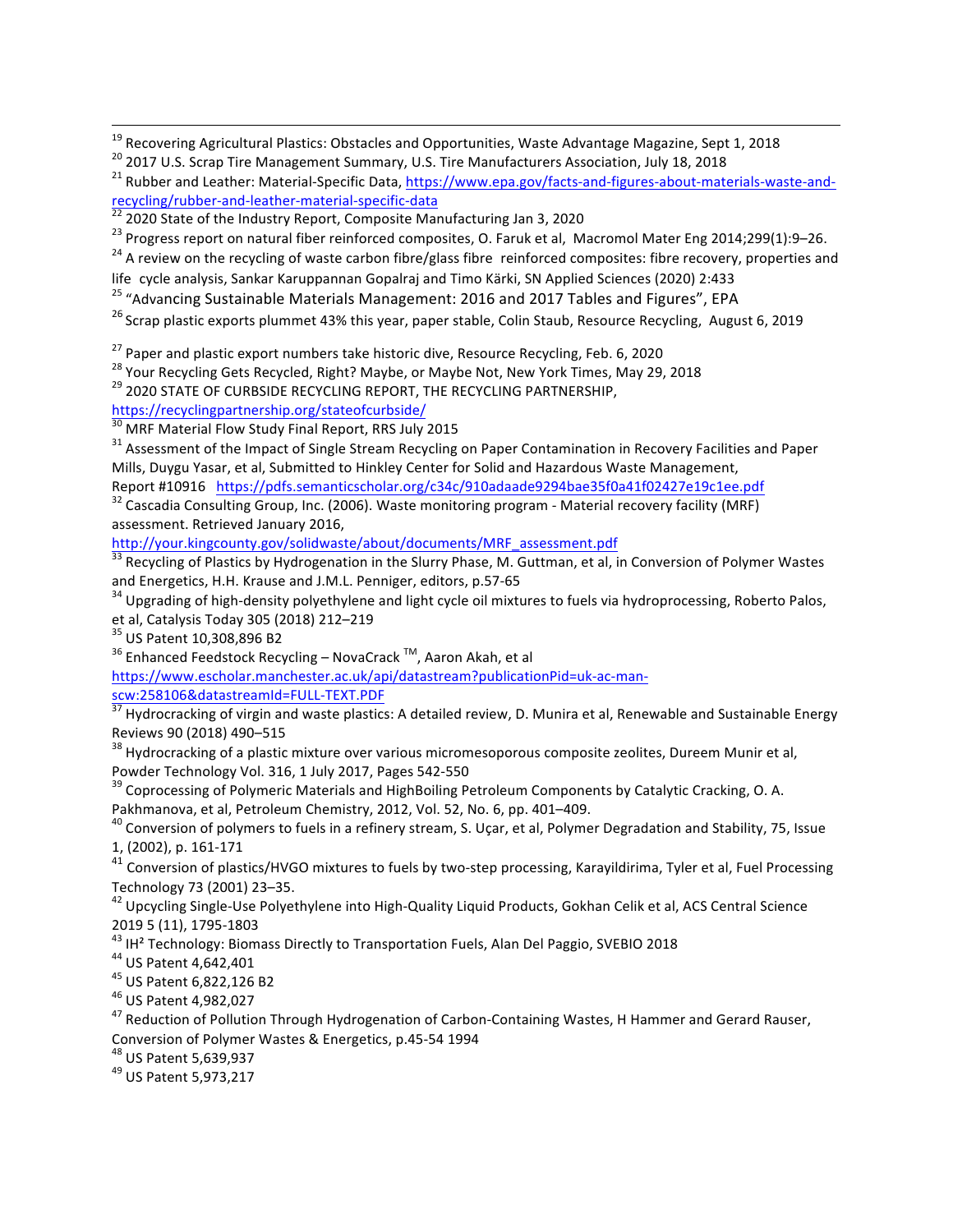$^{50}$  Hydrocracking of heavy crude/residues with waste plastic, K. Kohli et al, J Analytical and Applied Pyrolysis, 140 (2019), p179-187<br><sup>51</sup> Thermal depolymerization of polystyrene in highly aromatic hydrocarbon medium, Dement'ev, K.I. et al, Journal

<u> 1989 - Andrea Santa Andrea Andrea Andrea Andrea Andrea Andrea Andrea Andrea Andrea Andrea Andrea Andrea Andr</u>

of Analytical and Applied Pyrolysis (in press) 2019<br><sup>52</sup> Thermal Degradation of LDPE−Vacuum Gas Oil Mixtures for Plastic Wastes Valorization, A. Marcilla, et al, Energy

Fuels 2007, 21, 2, 870-880<br><sup>53</sup> Preliminary Economic Evaluation of a Low-Temperature Thermal Decomposition Process for Plastics Recycling,

WRI-93-M001, F.D. Guffey and F.A. Barbour, February 1993<br><sup>54</sup> Heavy Oil/Plastics Co-Processing, Final Topical Report, WRI-96-R010a, F.D. Guffey and F.A. Barbour, March 1996<br><sup>55</sup> Liquid fuel from waste polyolefins part I: T

donor model system, I. Baraniec-Mazurek and A. Mianowski, Chemical Engineering Journal 163 (2010) 284–292 56 INVESTIGATIONS OF THE PERC PROCESS FOR BIOMASS LIQUEFACTION AT THE DEPARTMENT OF ENERGY,

ALBANY, OREGON EXPERIMENTAL FACILITY, T.E. Lindemuth, ACS Symposium Series, January 1978

<sup>57</sup> DOE/PC 93054-94, SUMMARY REPORT OF THE DOE DIRECT LIQUEFACTION PROCESS DEVELOPMENT<br>CAMPAIGN OF THE LATE TWENTIETH CENTURY: TOPICAL REPORT, July 2001 DOE Contract DE-AC22-94PC93054

<sup>58</sup> Wood liquefaction—An overview, J.M. Bouvier, et al, Applied Energy 30 (2), 1988, Pages 85-98<br><sup>59</sup> An experimental study on solvent liquefaction, PhD Thesis, Martin Robert Haverly, Iowa State University, 2016<br><sup>60</sup> Lig

1014

 $61$  Liquefaction of wood and its model components, M. Castellví Barnésa, et al, Journal of Analytical and Applied Pyrolysis 125 (2017) 136–143<br><sup>62</sup> Diesel production from lignocellulosic feed: the bioCRACK process, K. Treusch, et al. R. Soc. open sci.

4: 171122. http://dx.doi.org/10.1098/rsos.171122<br><sup>63</sup> Current status of recycling of fibre reinforced polymers: Review of technologies, reuse and resulting properties,<br>G. Oliveux et al, Progress in Materials Science 72 (20

G4 A techno-economic comparison of fluidized bed gasification of two mixed plastic wastes, U. Arena et al, Waste Management 31 (2011) 1494–1504<br><sup>65</sup> Autothermal Pyrolysis of Waste Tires, Ming-Yen Wey, et al, J Air & Waste Management Association, 45:11,

(1995) p.855-863,<br><sup>66</sup> Operating parameters of autothermal pyrolosis of plastic waste in a fluidized bed, Ming-Yen Wey, et al, Waste<br>Management and Research, Vol 16 (1), 1998

 $^{67}$  Oxidative Pyrolysis of Polystyrene into Styrene Monomers in an Autothermal Fixed-Bed Catalytic Reactor, Hui

Sun, et al, ChemSusChem Vol 5 (10), October 2012, p.1883-1887<br><sup>68</sup> PRTI Creates a Power Platform from Waste Tires, Rich Spuller | Sep 26, 2019 | Warp Editorial Teamhttps://warpinstitute.org/prti-creates-a-power-platform-fr

 $<sup>69</sup>$  Handbook of Biomass Downdraft Gasifier Engine Systems. T.B. Reed and A. Das. SERIISP-271-3022 DE88001135</sup> March 1988 UC Category: 245<br><sup>70</sup> Autothermal Pyrolysis, https://www.biorenew.iastate.edu/research/thermochemical/autothermal/

<sup>71</sup> Conversion of low density polyethylene into fuel through co-processing with vacuum gas oil in a fluid catalytic<br>cracking riser reactor, A.O. Odjo, et al, Fuel Processing Technology, 113, (2013), p. 130-140

<sup>72</sup> Transformation of Several Plastic Wastes into Fuels by Catalytic Cracking, J.M. Arandes, et al, *Ind. Eng. Chem. Res.* (1997). 36, 11, 4523-4529<br><sup>73</sup> Thermal recycling of polystyrene and polystyrene-butadiene dissolved in a light cycle oil, J.M. Arandes, et al J.

Anal. Appl. Pyrolysis 70 (2003)<br><sup>74</sup> Processing biomass-derived oxygenates in the oil refinery: Catalytic cracking (FCC) reaction pathways and role of<br>catalyst, A. Corma et al, J Catalysis, 247, (2), 25 April 2007, Pages 3

<sup>75</sup> Catalytic cracking of glycerol-Vgo mixtures in a continuously operated fcc pilot plant, M.Swoboda, et al, Oil Gas European Magazine 45(3),2019, pp. 136-143<br><sup>76</sup> Liquefaction of Lignocellulose in Fluid Catalytic Cracker Feed: A Process Concept Study, S.Kumar, et al. Vol 8 (23).

December 7, 2015, p. 4086-4094